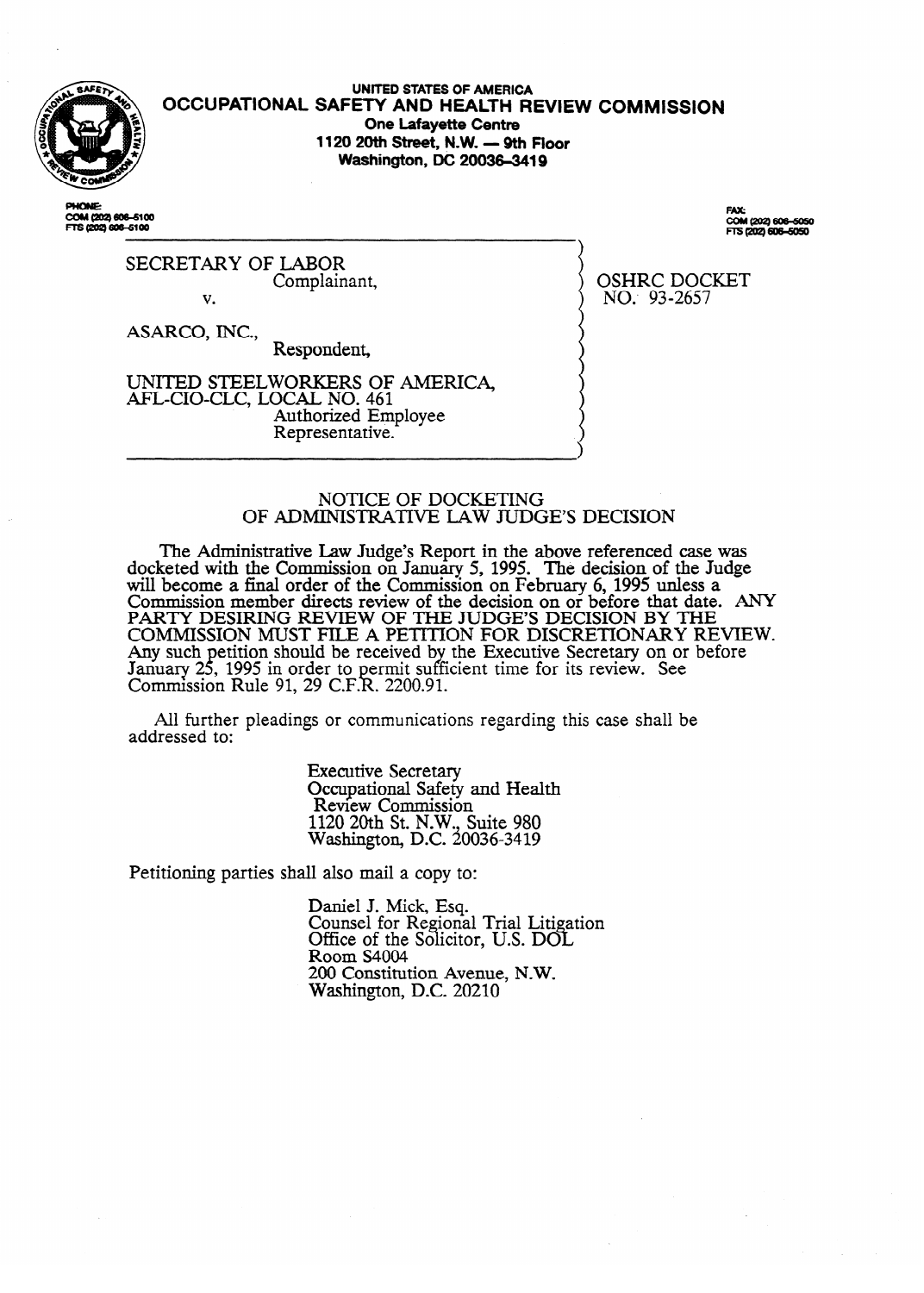DOCKET NO. 93-2657

If a Direction for Review is issued by the Commission, then the Counsel for<br>Regional Trial I itigation will conceant the Department of Labor. Any next Regional Trial Linguion will represent the Department of Labor. Any party having questions about review nghts may contact the Commission's Executive  $S$ ecretary or call (202) 600-5400.

FOR THE COMMISSION

Date: January 5, 1995

Ray H. Darling, Jr.<br>Executive Secretary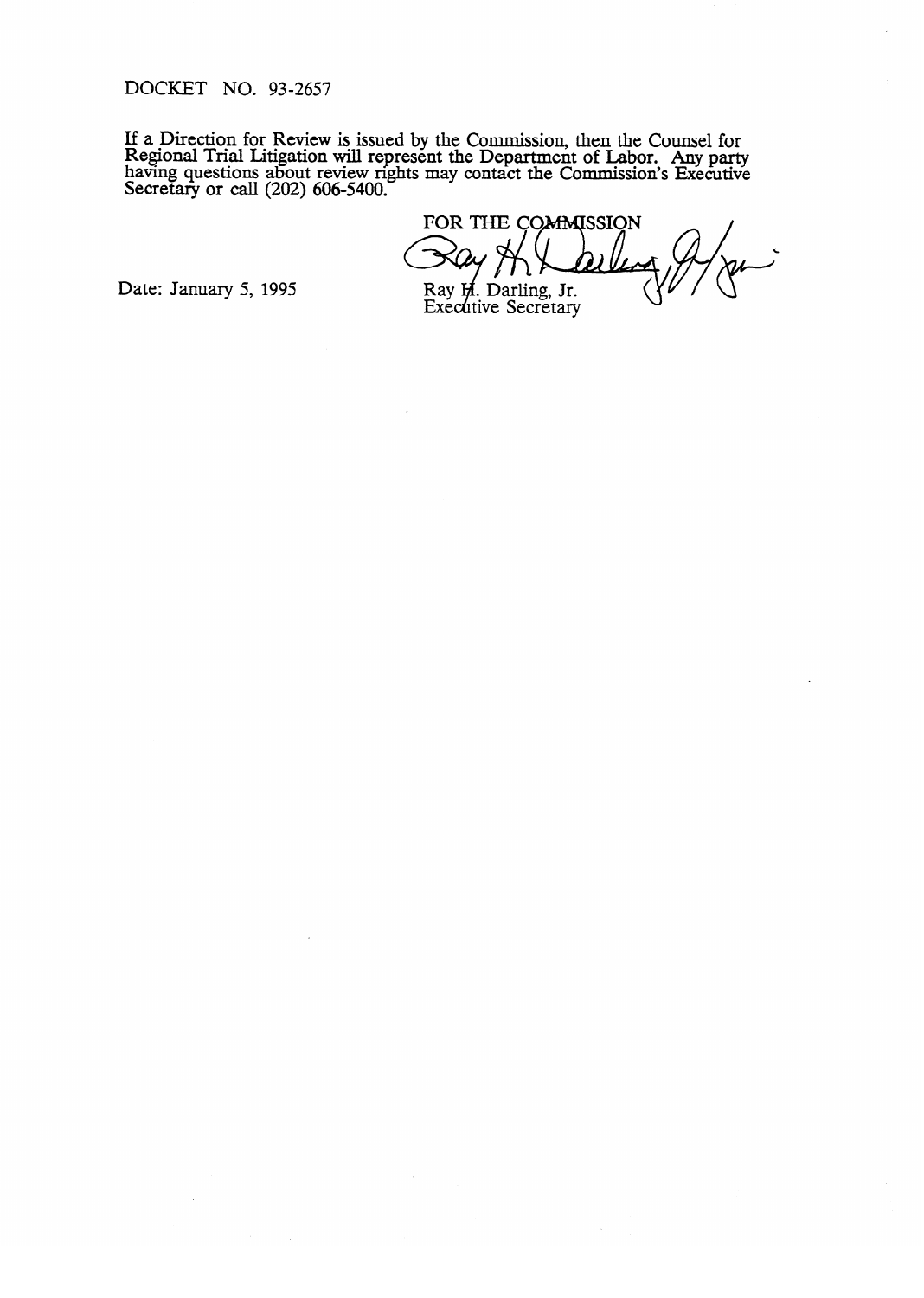# DOCKET NO. 93-2657

# NOTICE IS GIVEN TO THE FOLLOWING:

Daniel J. Mick, Esq. Counsel for Regional Trial Litigation Office of the Solicitor, U.S. DOL Room S4004 200 Constitution Ave., N.W. Washington, D.C. 20210

Tedrick Housh, Esq. Regional Solicitor Office of the Solicitor, U.S. DOL 1210 City Center Square 1100 Main Street Kansas City, MO 64105

Thomas F. Hoarty, Jr., Esquire McGowan & Hoarty 520 Farnam Building 1613 Farnam Street Omaha, NE 68102

Jeffrey Van Hove Assistant General Counsel United Steelworkers of America Five Gateway Center Pittsburgh, PA 15222

James H. Barkley Administrative Law Judge Occupational Safety and Health Review Commission Room 250 1244 North Speer Boulevard Denver, CO 80204 3582

00109322206 :07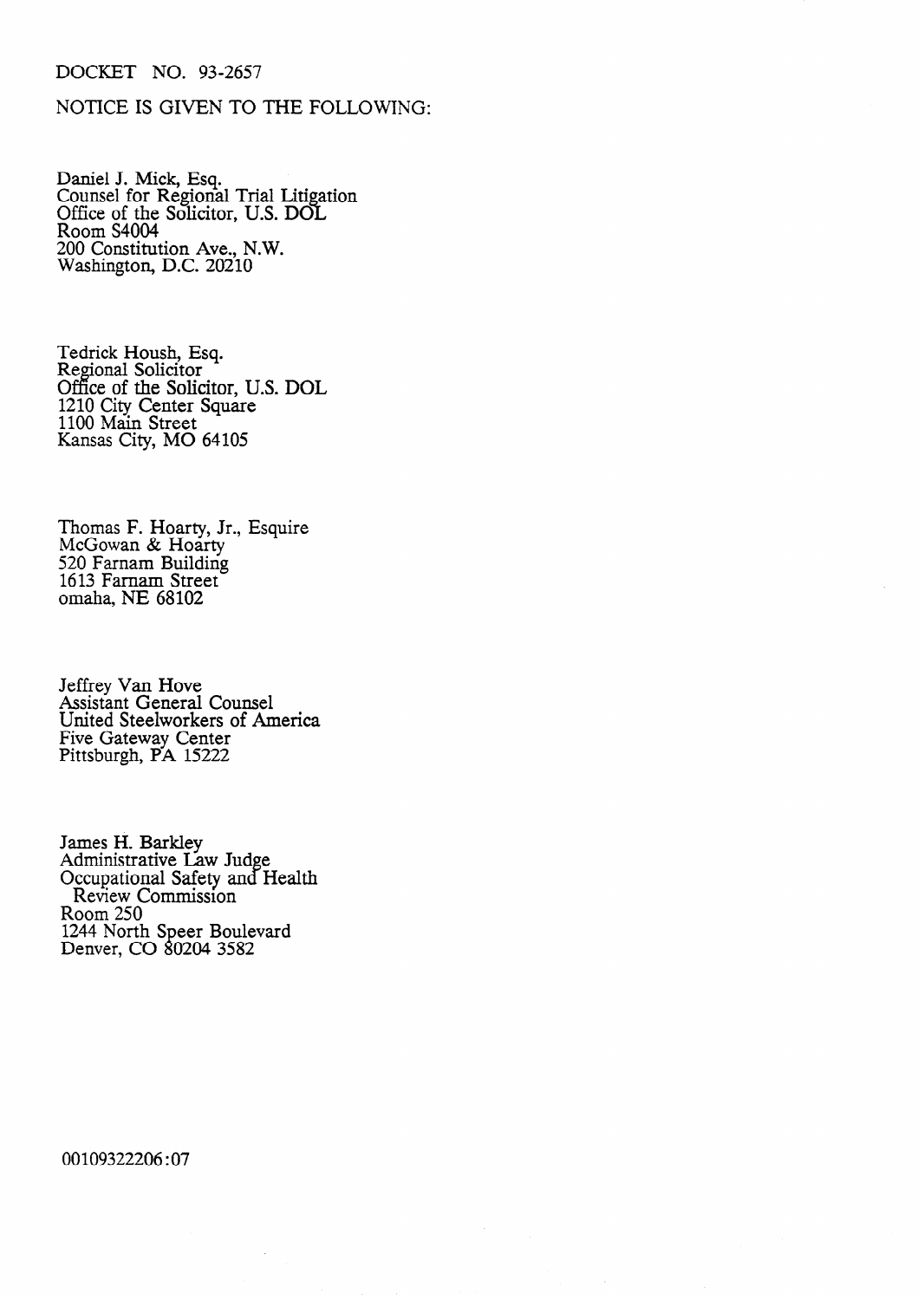

UNITED STATES Of AMERICA **OCCUPATIONAL SAFETY AND HEALTH REVIEW COMMISSION 1244 N. Speer Boulevard Room 250 Room 250 Denver, Colorado 802044582** 

COM (303) 844-3409<br>FTS (303) 844-3409

**PAC**<br>COM (303) 844-5759<br>FTS (303) 844-5789

SECRETARY OF LABOR,<br>Complainant,  $\overline{\phantom{a}}$ 

v. In the second control of the second control of

I ASARCO, INCORPORATED, Respondent, erries in de la provincia de la provincia de la provincia de la provincia de la provincia de la provincia del<br>En 1980, ISBN 978-1980, ISBN 978-1980, ISBN 978-1980, ISBN 978-1980, ISBN 978-1980, ISBN 978-1980, ISBN 978-19 UNITED STEELWORKERS OF AMERICA, AFL-CIO-CLC, LOCAL NO. 461, Authorized Employee Representative.

representative. In the experimental product of the experimental product of the experimental product of the experimental product of the experimental product of the experimental product of the experimental product of the exp

**OSHRC DOCKET** NO. 93-2657

.

# **DECISION AND ORDER**

I

This proceeding arises under the Occupational Safety and Health Act of 1970 (29 U.S.C., Section 651, et. seq, hereafter referred to as the Act).

Respondent, ASARCO, Inc. (ASARCO), at all times relevant to this action maintained a worksite at 5th and Douglas Streets, Omaha, Nebraska, where it operates a primary lead refinery. ASARCO is an employer engaged in a business affecting commerce and as such is subject to the requirements of the Act.

On July 24, 1993 the Occupational Safety and Health Administration (OSHA) issued to ASARCO citations, together with proposed penalties, alleging violations of the Act. Respondent filed a timely notice of contest to "serious" citation 1, item 5, alleging violation of 29 CFR §1910.1025( $k$ )(2)(i), bringing this proceeding before the Occupational Safety and Health Review Commission (Commission).

In lieu of a hearing, the parties have elected to submit this case on a stipulated record, pursuant to Commission Rule §2200.61. This matter is now ready for disposition.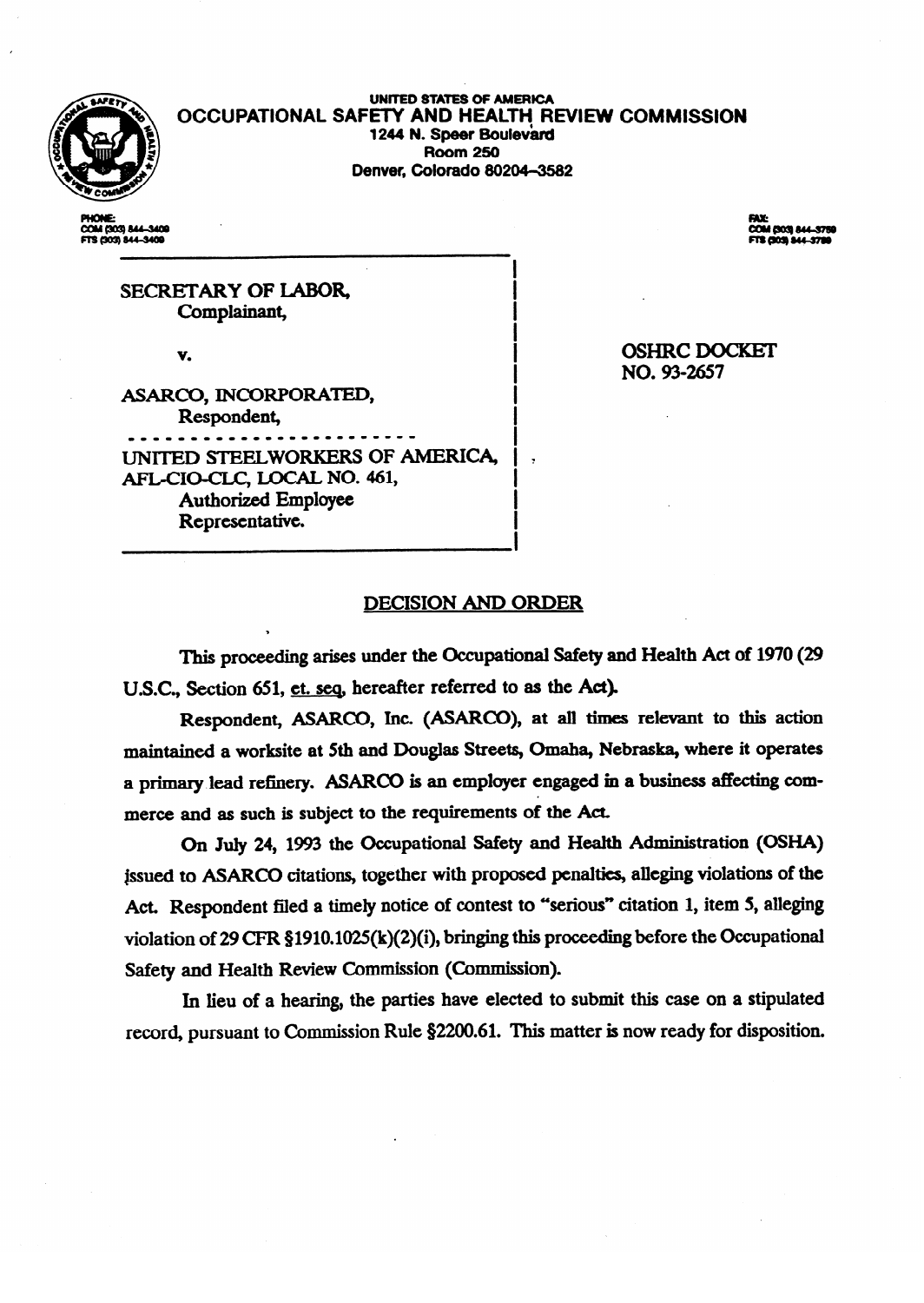## **Alleged Violation**

**Citation** 1, **item 5 alleges:** 

**#2; Attachment** 1, **p. 7].** 

29 CFR 1910.1025(k)(2)(i): An employee removed from exposure to lead, or otherwise limited pursuant to this section was not provided with medical removal protection benefits:

Establishment - employees who have been remwed from working in areas of the plant exceeding the action level were not **provided with up to eighteen months of**  medical removal protection benefits in that employees who had been medically removed were not considered for advancement, promotion or lateral job changes, thereby limiting potential earnings and seniority rights and/or other employment rights based on their medical removal status.

#### **Stipulated Facts**

The parties agree that at all relevant times, Michael Dougherty was employed by ASARCO at the Omaha plant as a maintenance welder **[Stip. #3).** Between Februaq 2, and July 15, 1993 Dougherty was placed on medical removal to areas of the plant with lead exposure levels below OSHA's action level **[Stip. #4]. In March 1993, Dougherty**  bid for an open position as a second class mason. Dougherty was not considered for the job solely on the basis of his medical removal status. The masonry position was performed in areas of the plant which were above the OSHA action level for lead, and<br>ASARCO had an immediate need to fill the vacancy [Stip. #6 & 7]. The collective bargaining agreement in effect at ASARCO's Omaha plant states that requests for **bargaining agreement in each in the state at ASARCD's at ASARCD's incredible and conditions** has the ability to do the work required in the best judgment of the Management" [Stip. has the ability to **do the work required** in the best judgment of the Management" **[Stip.** 

## **Discussion**

Section  $1910.1025(k)(2)(i)$  requires the employer to provide up to 18 months of medical removal protection benefits, including "earnings, seniority and other employment rights and benefits . . . as though the employee had not been removed from normal exposure to lead or otherwise limited."

The evidence establishes that the right to be considered for transfer on the basis of seniority and ability is a benefit of Mr. Dougherty's employment. Had Mr. Dougherty not suffered from elevated blood lead levels, ASARCO would have had to consider his

not suffered from. elevated blood lead levels, ASARm would have had to consider his  $\overline{2}$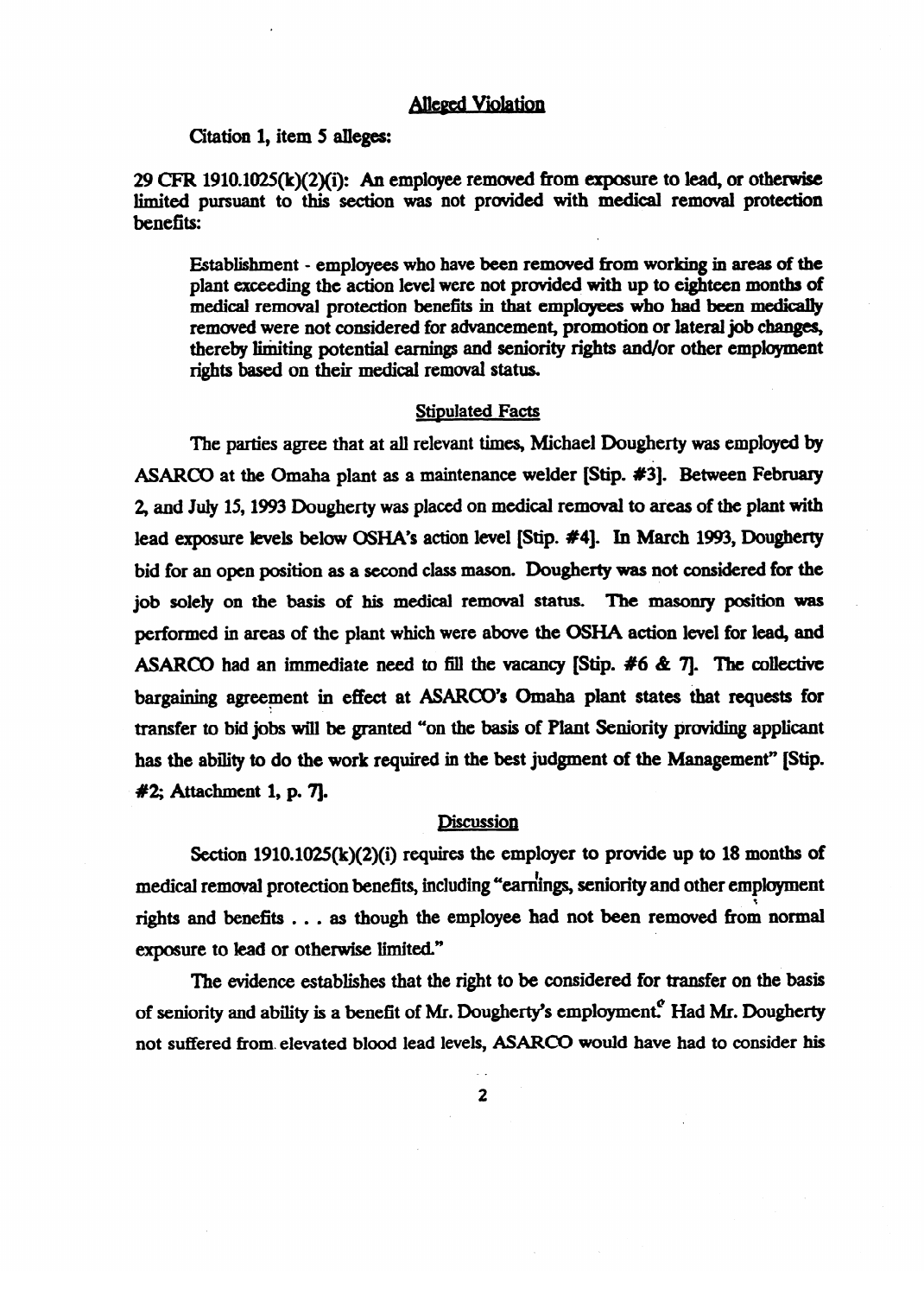bid for the mason's position, and awarded him the position, if qualified. Dougherty was admittedly denied an equal opportunity to compete **for the** position; that opportunity was denied him solely on the basis of his medical remwal status. He was, therefore, **denied**  a Umedical **removal** protection benefit" as defined by the cited standard.

ASARCO's failure to provide the said benefit is not excused by its need to %mediately" fill the posted position. If Dougherty was **found to be qualified, the**  standard **requires ASARCO to** award the position **to him, and hold the position open for**  him until his period of removal or **limitation** ends **and he can be** returned to his former job, or "to the position [he] would likely be occupying if he or she had never been removed." 43 Fed. Reg. 52,974 (1978). The burden imposed on ASARCO to fill the mason's position temporarily is no greater than the burden placed upon **it** to cover Dougherty's job as maintenance welder during his medical removal.

ASARCO defends solely on the basis that the language in the citation refers to its failure to consider Dougherty for "advancement, promotion or lateral job changes." ASARCO maintains that because the mason's position was actually a demotion from Dougherty's welding position, the stipulated facts fail to establish the specific violation charged. \*

ASARCO's argument is without merit. The language of the citation is sufficiently broad to encompass the conduct which is the subject **of** this matter. **Moreover, it is** clear from the stipulated facts that Respondent was fully aware of the issue in dispute despite the flawed pleadings. In such a case, amendment **of the** pleadings to conform to the evidence under Fed.R.Civ.P. 15(b) is appropriate. *Peavey Company*, No. 89-2836 (September 26, 1994). [Commission slip opinion] Accordingly, the citation is amended to aIlege ASARCO's failure to consider a medically **remwed** employee's request **for**  transfer.

## Penalty

The undersigned is satisfied that the cited violation is correctly classified as "serious." The medical removal provisions are designed to ensure meaningful employee participation in.blood testing. The provisions are meant to eliminate the possibility that employees will not voluntarily participate, fearing that they would be endangering their